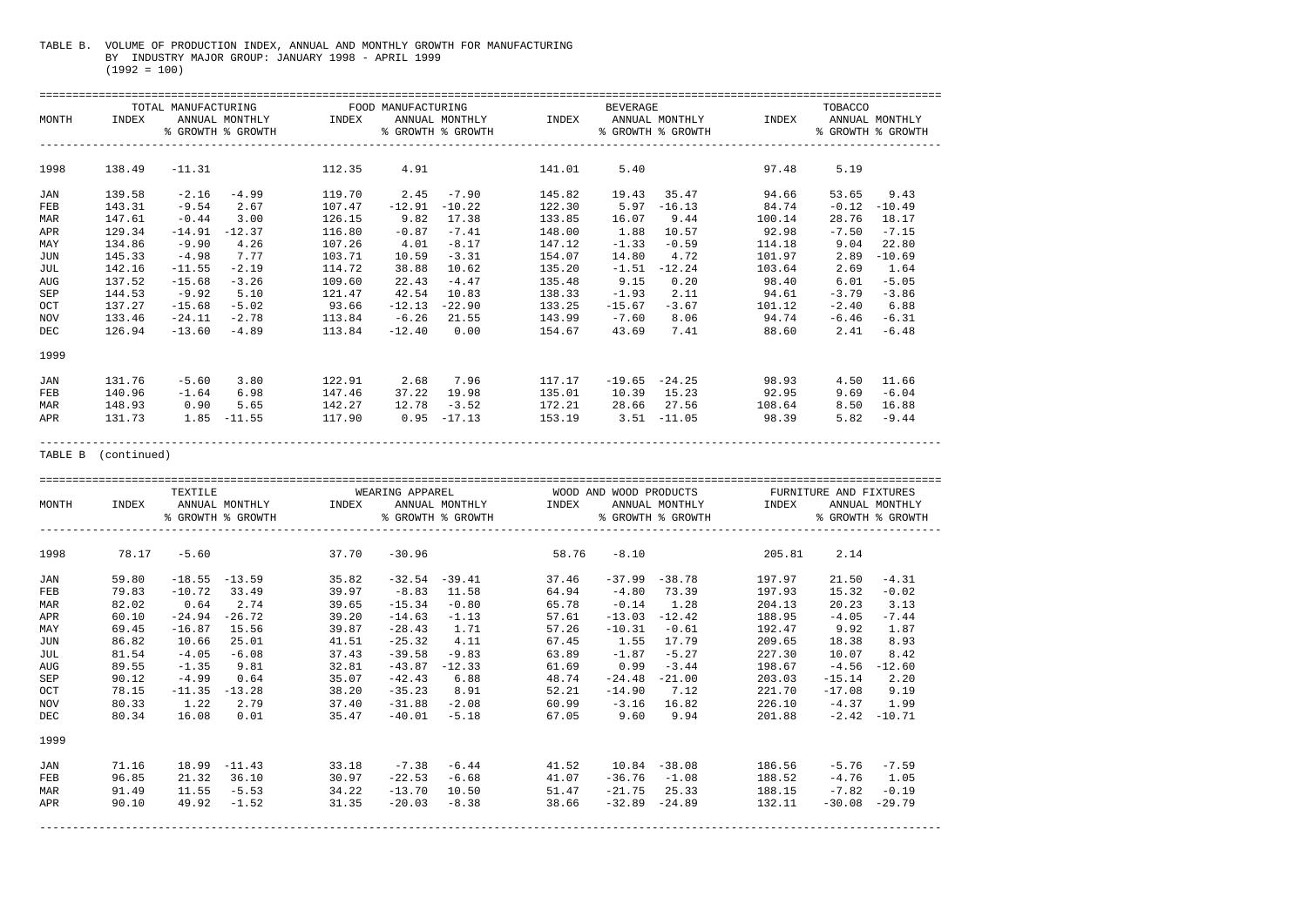|            |        | PAPER AND PAPER PRODUCTS |                   |        |          | CHEMICALS/PLASTIC & PLASTIC PRODS. |        | PETROLEUM PRODUCTS |                   |       | RUBBER PRODUCTS |                   |
|------------|--------|--------------------------|-------------------|--------|----------|------------------------------------|--------|--------------------|-------------------|-------|-----------------|-------------------|
| MONTH      | INDEX  |                          | ANNUAL MONTHLY    | INDEX  |          | ANNUAL MONTHLY                     | INDEX  |                    | ANNUAL MONTHLY    | INDEX |                 | ANNUAL MONTHLY    |
|            |        |                          | % GROWTH % GROWTH |        |          | % GROWTH % GROWTH                  |        |                    | % GROWTH % GROWTH |       |                 | % GROWTH % GROWTH |
| 1998       | 92.59  | 8.32                     |                   | 137.91 | $-3.50$  |                                    | 120.48 | $-10.91$           |                   | 75.75 | $-8.46$         |                   |
| <b>JAN</b> | 88.48  | $-12.29$                 | 7.11              | 134.68 | $-0.22$  | $-5.34$                            | 132.47 | -5.17              | $-12.70$          | 64.28 | $-15.65$        | 43.55             |
| FEB        | 91.04  | $-2.92$                  | 2.89              | 136.45 | 1.96     | 1.31                               | 109.92 | $-20.90$           | $-17.02$          | 77.51 | $-5.89$         | 20.58             |
| MAR        | 107.47 | 40.44                    | 18.04             | 145.89 | 7.93     | 6.92                               | 122.98 | 1.25               | 11.88             | 79.09 | 3.78            | 2.05              |
| APR        | 94.17  | 7.17                     | $-12.37$          | 134.29 | $-4.24$  | $-7.95$                            | 114.97 | $-10.71$           | $-6.52$           | 72.59 | $-9.27$         | $-8.23$           |
| MAY        | 94.74  | 12.01                    | 0.60              | 132.77 | $-2.65$  | $-1.13$                            | 108.02 | $-14.15$           | $-6.04$           | 71.84 | $-5.85$         | $-1.03$           |
| JUN        | 103.24 | 4.43                     | 8.97              | 130.01 | $-14.89$ | $-2.08$                            | 132.08 | 1.48               | 22.27             | 74.22 | $-11.17$        | 3.31              |
| JUL        | 90.51  | $-4.49$                  | $-12.33$          | 155.75 | 2.89     | 19.79                              | 131.08 | $-9.83$            | $-0.76$           | 73.20 | $-31.36$        | $-1.37$           |
| <b>AUG</b> | 98.94  | 25.07                    | 9.32              | 143.61 | 5.19     | $-7.79$                            | 116.36 | $-15.17$           | $-11.23$          | 90.57 | 12.87           | 23.72             |
| SEP        | 91.68  | 18.66                    | $-7.34$           | 140.28 | $-6.14$  | $-2.32$                            | 131.88 | 16.64              | 13.34             | 93.70 | $-4.32$         | 3.46              |
| OCT        | 92.28  | 24.16                    | 0.66              | 148.69 | $-0.92$  | 5.99                               | 115.61 | $-18.72$           | $-12.33$          | 81.92 | $-13.96$        | $-12.57$          |
| <b>NOV</b> | 83.51  | 11.10                    | $-9.51$           | 129.06 | $-14.96$ | $-13.20$                           | 114.05 | $-23.10$           | $-1.35$           | 69.14 | $-26.05$        | $-15.60$          |
| DEC        | 74.99  | $-9.23$                  | $-10.20$          | 123.39 | $-13.28$ | $-4.39$                            | 116.28 | $-23.37$           | 1.95              | 60.91 | 36.02           | $-11.91$          |
| 1999       |        |                          |                   |        |          |                                    |        |                    |                   |       |                 |                   |
| JAN        | 68.97  | $-22.06$                 | $-8.03$           | 111.86 | $-16.94$ | $-9.34$                            | 101.08 | $-23.69$           | $-13.07$          | 74.37 | 15.70           | 22.11             |
| FEB        | 82.66  | -9.20                    | 19.86             | 134.52 | $-1.41$  | 20.26                              | 110.94 | 0.93               | 9.75              | 77.16 | $-0.46$         | 3.74              |
| MAR        | 88.31  | $-17.82$                 | 6.83              | 129.13 | $-11.49$ | $-4.01$                            | 111.21 | $-9.57$            | 0.24              | 84.46 | 6.78            | 9.47              |
| APR        | 66.85  | $-29.02$                 | $-24.31$          | 118.75 | $-11.57$ | $-8.04$                            | 108.45 | $-5.67$            | $-2.48$           | 74.80 | 3.05            | $-11.44$          |

APR 66.85 -29.02 -24.31 118.75 -11.57 -8.04 108.45 -5.67 -2.48 74.80 3.05 -11.44 -----------------------------------------------------------------------------------------------------------------------------------------

TABLE B (continued)

|       |        |          | NON-METALLIC MINERAL PRODS. |        | GLASS AND GLASS PRODUCTS |                   |        | CEMENT           |                   | MISC. NON-METALLIC MINERAL PRODS. |                  |                   |
|-------|--------|----------|-----------------------------|--------|--------------------------|-------------------|--------|------------------|-------------------|-----------------------------------|------------------|-------------------|
| MONTH | INDEX  |          | ANNUAL MONTHLY              | INDEX  |                          | ANNUAL MONTHLY    | INDEX  |                  | ANNUAL MONTHLY    | INDEX                             |                  | ANNUAL MONTHLY    |
|       |        |          | % GROWTH % GROWTH           |        |                          | % GROWTH % GROWTH |        |                  | % GROWTH % GROWTH |                                   |                  | % GROWTH % GROWTH |
| 1998  | 122.15 | $-12.33$ |                             | 153.71 | 34.08                    |                   | 105.93 | $-21.69$         |                   | 130.26                            | $-24.15$         |                   |
| JAN   | 137.75 | $-2.46$  | 5.65                        | 180.59 | 60.36                    | 58.93             | 123.19 | $-11.53$         | 2.50              | 131.49                            | $-23.75 - 22.47$ |                   |
| FEB   | 125.68 | $-10.16$ | $-8.76$                     | 155.94 | 34.38                    | $-13.65$          | 115.87 | $-13.61$         | $-5.94$           | 120.18                            | $-31.53$         | $-8.61$           |
| MAR   | 143.56 | 6.21     | 14.22                       | 156.97 | 59.19                    | 0.65              | 136.03 | 3.82             | 17.40             | 148.47                            | $-16.99$         | 23.55             |
| APR   | 125.10 | $-14.49$ | $-12.86$                    | 161.71 | 33.67                    | 3.02              | 108.85 | $-23.15$         | $-19.98$          | 128.57                            | $-28.84$         | $-13.41$          |
| MAY   | 149.42 | 2.34     | 19.43                       | 163.59 | 43.14                    | 1.16              | 125.07 | $-14.32$         | 14.90             | 192.53                            | 9.65             | 49.75             |
| JUN   | 122.79 | $-12.02$ | $-17.82$                    | 172.59 | 49.32                    | 5.50              | 100.09 | $-30.98$         | $-19.98$          | 128.90                            | $-13.69$         | $-33.05$          |
| JUL   | 124.96 | $-10.57$ | 1.77                        | 146.72 | 34.24                    | $-14.98$          | 117.06 | $-19.13$         | 16.96             | 122.94                            | $-21.42$         | $-4.63$           |
| AUG   | 121.89 | $-4.89$  | $-2.46$                     | 156.63 | 43.28                    | 6.75              | 109.48 | $-8.52$          | $-6.48$           | 118.20                            | $-28.51$         | $-3.85$           |
| SEP   | 112.29 | $-15.97$ | $-7.87$                     | 141.47 | 22.65                    | $-9.68$           | 97.73  | $-20.33$         | $-10.73$          | 118.77                            | $-32.55$         | 0.48              |
| OCT   | 103.32 | $-27.57$ | $-7.99$                     | 134.61 | 3.52                     | $-4.85$           | 71.66  | $-45.08$         | $-26.67$          | 147.38                            | $-19.27$         | 24.09             |
| NOV   | 99.28  | $-33.50$ | $-3.91$                     | 133.80 | 11.58                    | $-0.60$           | 75.26  | $-49.35$         | 5.02              | 122.64                            | $-31.20$         | $-16.79$          |
| DEC   | 99.81  | $-23.45$ | 0.54                        | 139.88 | 23.10                    | 4.55              | 90.90  | $-24.37$         | 20.78             | 83.05                             | $-51.03$         | $-32.28$          |
| 1999  |        |          |                             |        |                          |                   |        |                  |                   |                                   |                  |                   |
| JAN   | 110.22 | $-19.99$ | 10.43                       | 133.41 | $-26.13$                 | $-4.63$           | 119.82 | $-2.74$          | 31.81             | 66.39                             | -49.51           | $-20.06$          |
| FEB   | 111.57 | $-11.23$ | 1.22                        | 140.19 | $-10.10$                 | 5.09              | 109.62 | $-5.39$          | $-8.51$           | 89.39                             | $-25.62$         | 34.64             |
| MAR   | 107.05 | $-25.43$ | $-4.05$                     | 125.80 | $-19.85$                 | $-10.26$          | 107.50 | $-20.97$         | $-1.93$           | 88.51                             | $-40.39$         | $-0.98$           |
| APR   | 98.28  | $-21.44$ | $-8.19$                     | 140.00 | $-13.42$                 | 11.29             | 96.17  | $-11.65 - 10.54$ |                   | 64.23                             | $-50.04 -27.43$  |                   |
|       |        |          |                             |        |                          |                   |        |                  |                   |                                   |                  |                   |